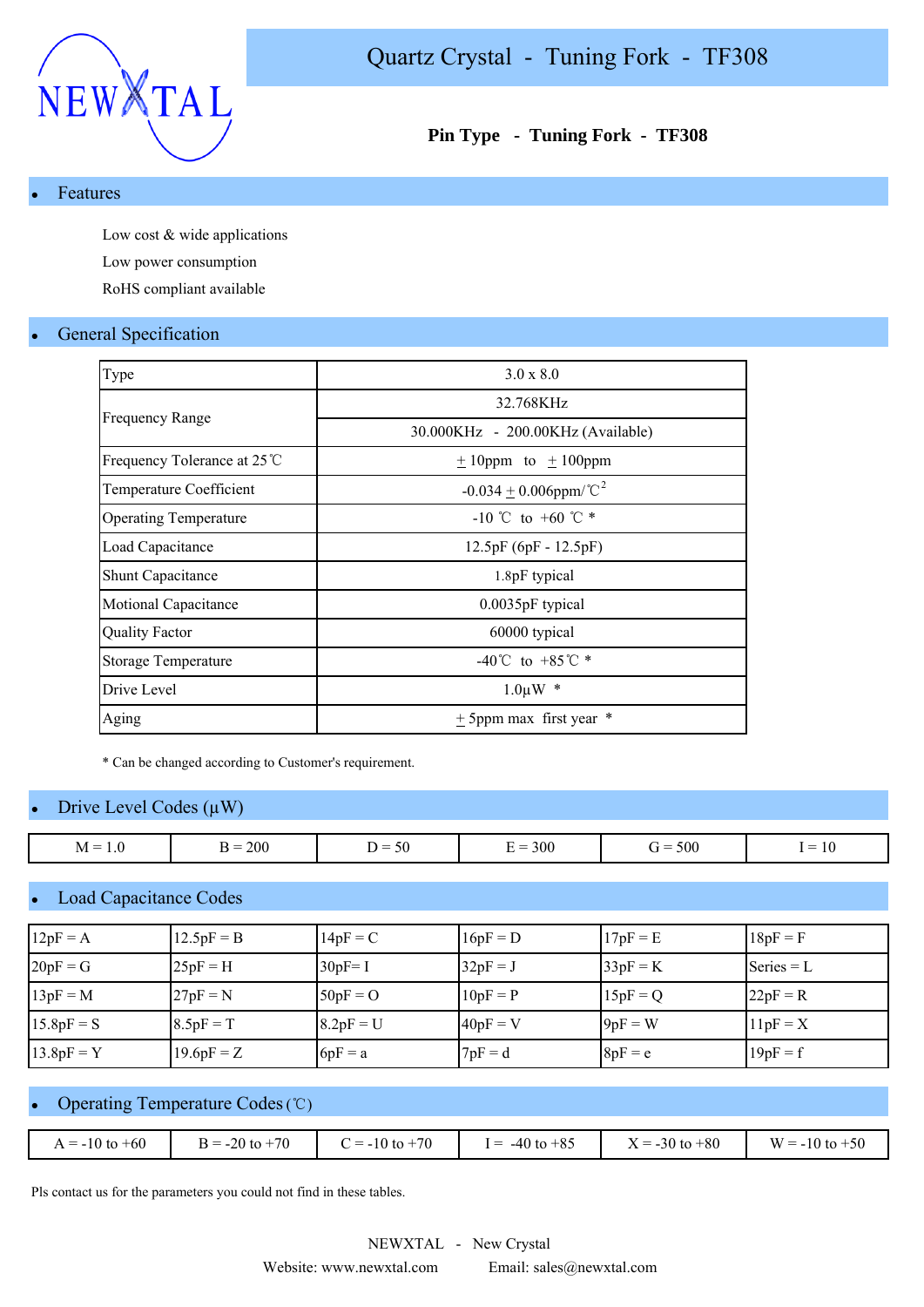# Quartz Crystal - Tuning Fork - TF308

| • Frequency Tolerance $&$ Frequency Stability Codes (ppm) |           |           |           |            |          |
|-----------------------------------------------------------|-----------|-----------|-----------|------------|----------|
| $P = +10$                                                 | $S = +20$ | $T = +30$ | $J = +50$ | $V = +100$ | $W = +5$ |

## Frequency Stability vs. Operating Temperature

|                                    | $-80$ ppm | $-160$ ppm |
|------------------------------------|-----------|------------|
| $-20^{\circ}$ C - +70 $^{\circ}$ C |           |            |
| $-40^{\circ}$ C - +85 $^{\circ}$ C |           |            |

⊙ Available ● Standard

## **ESR (Series Resistance Rs) vs Standard Frequency**

| Frequency Range    | <b>ESR Max</b> | Code |
|--------------------|----------------|------|
| KHz)               |                |      |
| $30.000 - 200.000$ |                |      |

## Marking

**32.768**

## • Ordering Information

| Frequency<br>Frequency<br>Operating<br>Load<br><b>ESR</b><br>Drive Level<br>Capacitance<br>Tolerance<br>Temperature<br>Stability |      |                |       |                      |             | Type    | Vibration<br>Mode                 | Frequency  | Lead-free | Packing |
|----------------------------------------------------------------------------------------------------------------------------------|------|----------------|-------|----------------------|-------------|---------|-----------------------------------|------------|-----------|---------|
| $(\mu W)$                                                                                                                        | (pF) | $(\degree C)$  | (ppm) | (ppm)                | $(K\Omega)$ |         |                                   | (KHz)      |           |         |
| See Tables                                                                                                                       |      |                |       | $L = 3.0 \times 8.0$ | Blank=N/A   | xx.xxxK | LF=leadfree<br>Blank=with<br>lead | Blank=bulk |           |         |
| 1.0                                                                                                                              | 12.5 | $-20$ to $+70$ | $+20$ | ±50                  | 40          |         |                                   |            |           |         |
| М                                                                                                                                | B    | B              | S     | U                    | a           | L       |                                   |            | LF        |         |

**For Example: MBBSUaL-32.768KLF**